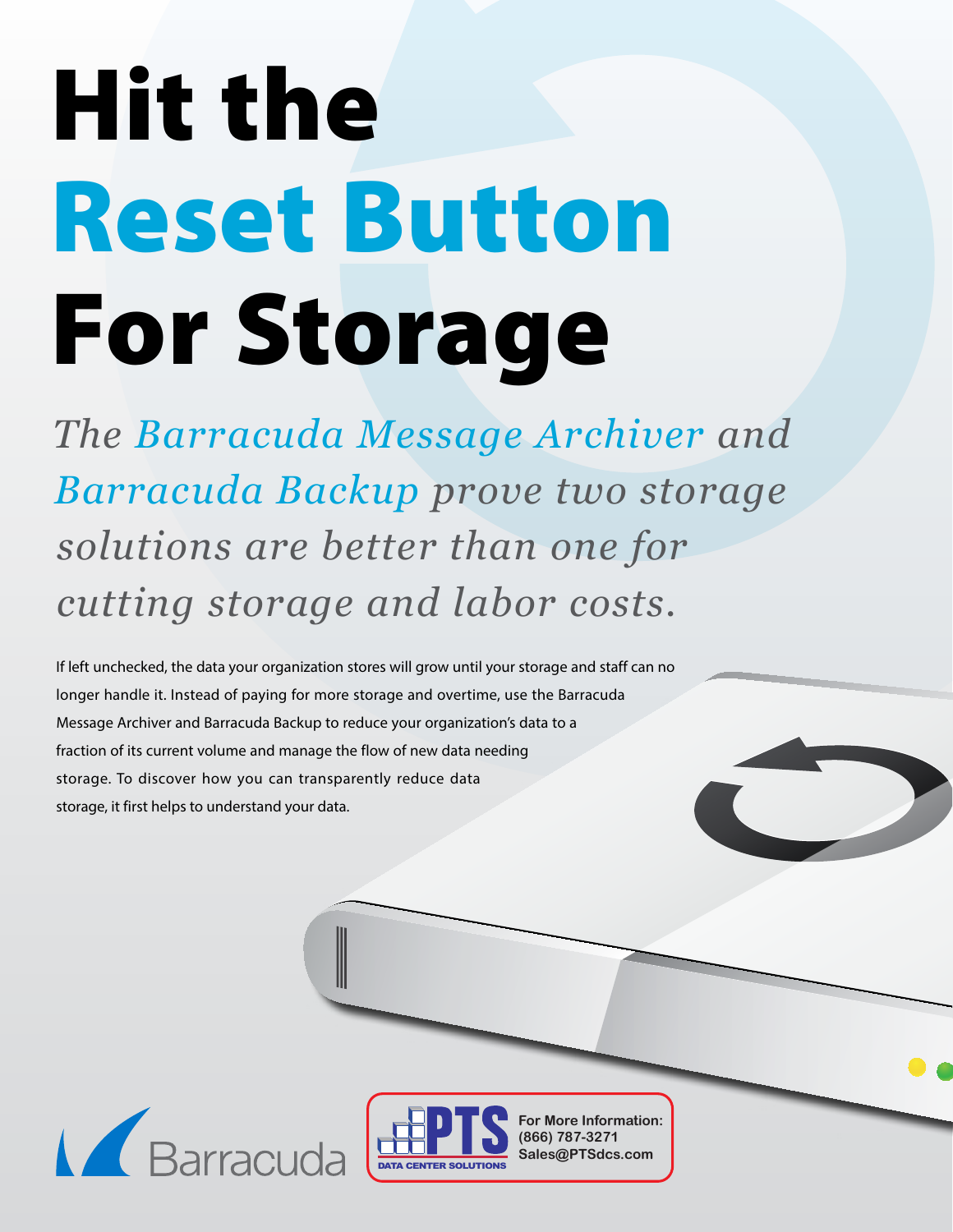## How Data Builds Up

#### **Duplicate Emails**

Microsoft Exchange and Outlook generate lots of duplicate data. When a user sends an email, the email server stores a copy. Outlook stores copies of the same email on the sender's and recipient's computers in PST files. Thus, one email results in three stored copies including any attachments. A routine network backup also stores these copies and their attachments. Group emails multiply the storage of duplicate emails and attachments several more times. Given the number of emails sent daily in an organization, duplicate emails build up on email servers and users' computers, fueling a huge growth of data stored downstream in network backups.

#### **Network Data Duplication**

In parallel with email, networks also contain lots of duplicate data. The servers in your network contain duplicate copies of the same operating systems, applications and other software that find their way into backup storage.

#### **Extraneous Network Data**

Besides duplicate software, a network can also house a significant volume of extraneous data such as users' music and video files that don't need to be protected by the backup for business continuity.

## Why You Need Archiving and Backup

Before delving into how the Barracuda Message Archiver and Barracuda Backup control storage, it helps to understand their different functions. Organizations need to keep emails in long-term storage for litigation and HR discovery requests as well as to comply with data-security regulations.

Archiving stores email for the long term. However, it doesn't collect other network data needed for disaster recovery. Conversely, a backup system takes snapshots of the whole network's data at a point in time for recovery in case of a partial or catastrophic failure. But, backup doesn't retain emails deleted between backups. While Barracuda Backup is one of the few backup systems that offers policies for long-term data retention, it isn't designed to optimize email storage. Together, the Barracuda Message Archiver and Barracuda Backup provide complementary long term and point-in-time storage with features that optimize data storage on two tiers.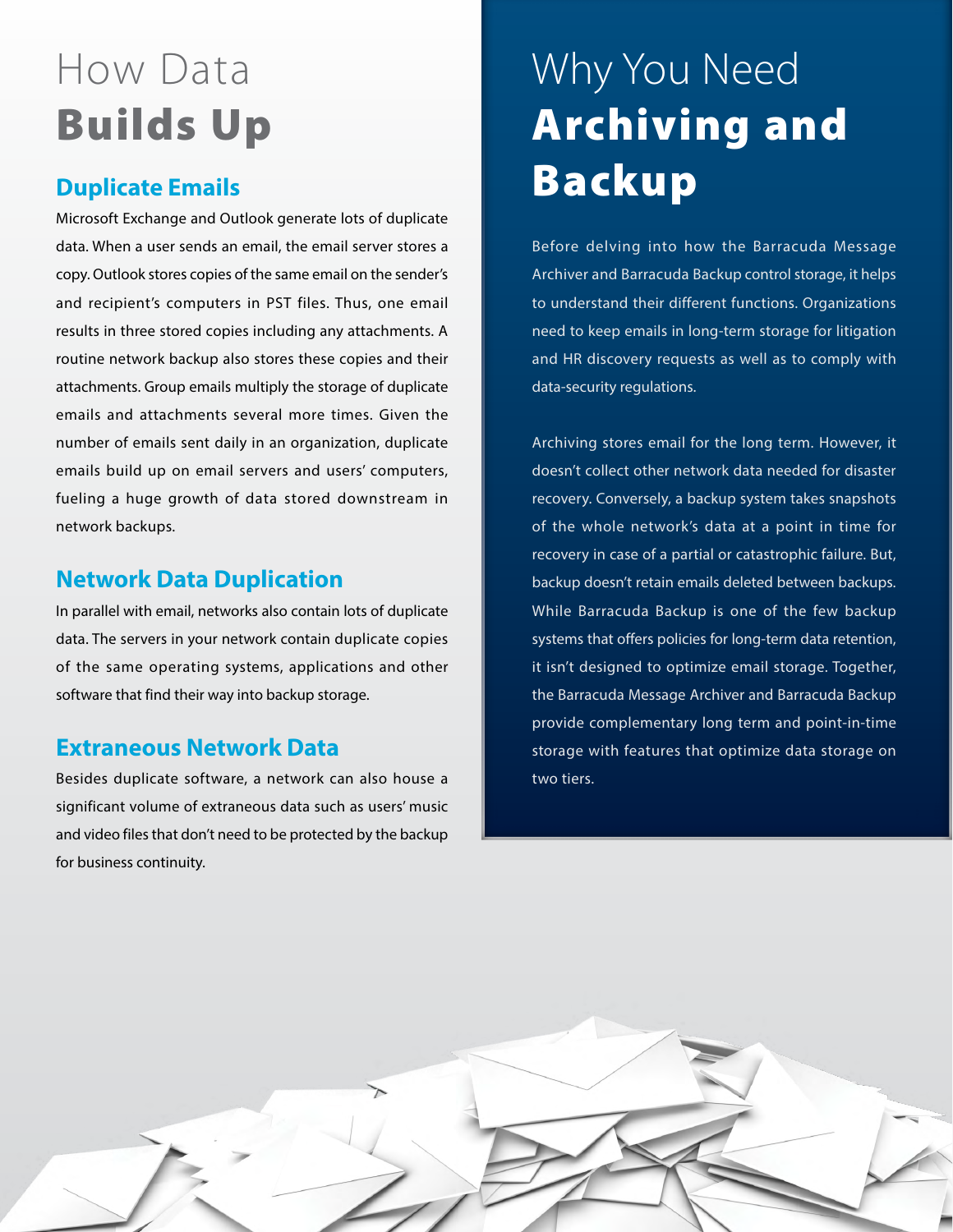## Two-Tiered Storage Optimization

The Barracuda Message Archiver and Barracuda Backup work particularly well in tandem to optimize data storage because they both eliminate duplicate data and compress data before storage. This has an additive effect.

#### **Optimizing Email Storage**

#### **Eliminating PST files**

At installation, the Barracuda Message Archiver crawls the network to import emails from PST files in users' computers. The PST files can then be deleted. You can prevent new PST files from being created through Exchange. Eliminating PST files yields a large reduction in data stored on desktops, which results in significantly less data entering the backup.



#### **Deduplicating Emails**

Another large reduction in storage happens when the Barracuda Message Archiver offloads emails from the email server then eliminates duplicate messages collected from the email server and users' PST files. Single instancemessage storage retains header and folder information giving users, administrators and auditors transparent access to archived emails while greatly reducing the email stored in the archiver and in the backup.

#### **Attachment Stubbing**

In addition to deduplicating emails, the Barracuda Message Archiver stores only one instance of each attachment. The Barracuda Message Archiver replaces an attachment (that might be duplicated in hundreds of emails) with a link in emails to the attachment called a "stub." Stubbing also massively reduces the amount of data stored in the archiver and backup.



#### **Email Compression**

With messages deduped and stubbed, the Barracuda Message Archiver aggressively compresses the remaining email data for maximum storage efficiency.

#### **Optimizing Network Data**

Like the Barracuda Message Archiver, Barracuda Backup deduplicates network data such as redundant operating systems and applications. It then compresses the singleinstance data before storage offsite in public or private clouds. Barracuda Backup also has policy options to exclude file types such as music and video files.

UN-OPTIMIZED OPTIMIZED

**Storage**